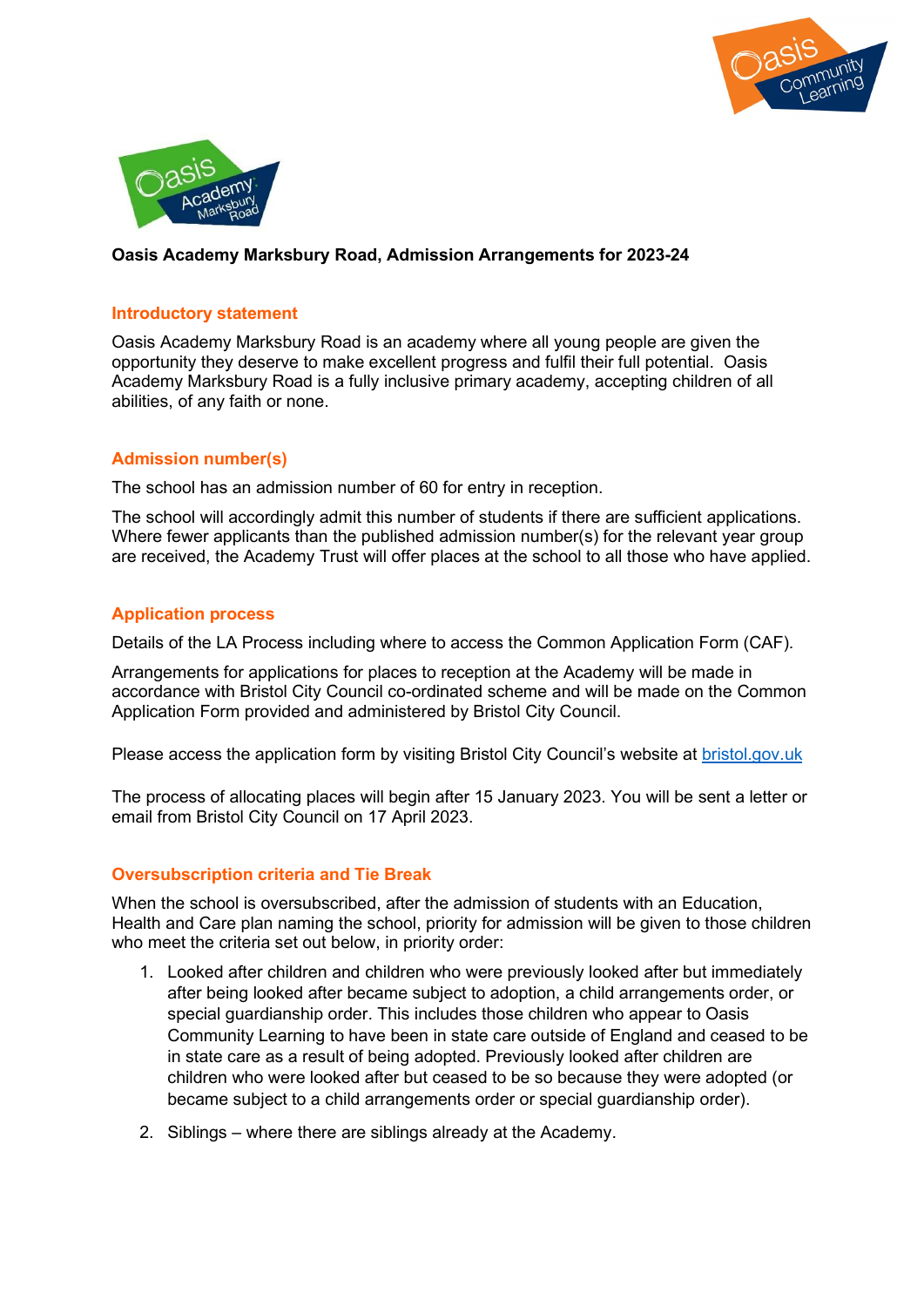

3. Geography – Children living closest to the school as measured in a direct line from the home address to the school. The home address is where the child spends the majority of the time and is living with the person who has parental responsibility and is the main 'carer' as defined in section 576 of the Education Act 1996 (documentary evidence may be requested). Bristol will not accept more than one address as the child's home address. Where a child regularly lives at more than one address the admission authority will have to reach a conclusion about which should be counted as the main address when allocating places, taking relevant evidence into account. Normally this will be the address where the child is registered with a medical GP. Where parents or carers are living separately and do not agree on the child's home address, they are urged to reach an agreement. If this does not happen the admissions authority will determine the address used for allocating a school place.

Home to school distances will be measured in a direct line from a point on the home address as held by the Local Authority, defined in the Local Land and Property Gazetteer, to a defined point within the main school building using the Local Authority's computerised mapping system. This point is used for the My Neighbourhoods information available on the Bristol City Council website.

# Late applications

Applications submitted after the closing date will be considered as 'late' applications and will be dealt with at a later stage when all 'on time' applications have been processed. In very exceptional circumstances e.g. illness of a lone parent, a late application may be considered as on-time if the application is made before 30 January 2023, the date the authority exchanges application details with other admission authorities.

If, following consideration of all applicants the school is oversubscribed, parents may request that their child is placed on the school's waiting list.

## Admission of children outside their normal age group

Parents may request that their child is admitted outside their normal age group. To do so parents should include a request with their application, specifying why admission out of normal year group is being requested, and the year group in which they wish their child to be allocated a place.

When such a request is made, the academy Trust will make a decision on the basis of the circumstances of the case and in the best interests of the child concerned, taking into account the views of the Principal and any supporting evidence provided by the parent.

In the first instance, please contact the Academy at info@oasismarksburyroad.org.

For more information on admission of children outside their normal age group, please visit Bristol City Council's website at https://www.bristol.gov.uk/schools-learning-earlyyears/starting-school-later-reception-class.

## Waiting lists

The waiting list for Oasis Academy Marksbury Road is held and maintained by Bristol City Council.

For more information on the waiting list, please visit Bristol City Council's website at https://www.bristol.gov.uk/schools-learning-early-years/go-on-a-primary-school-waiting-list.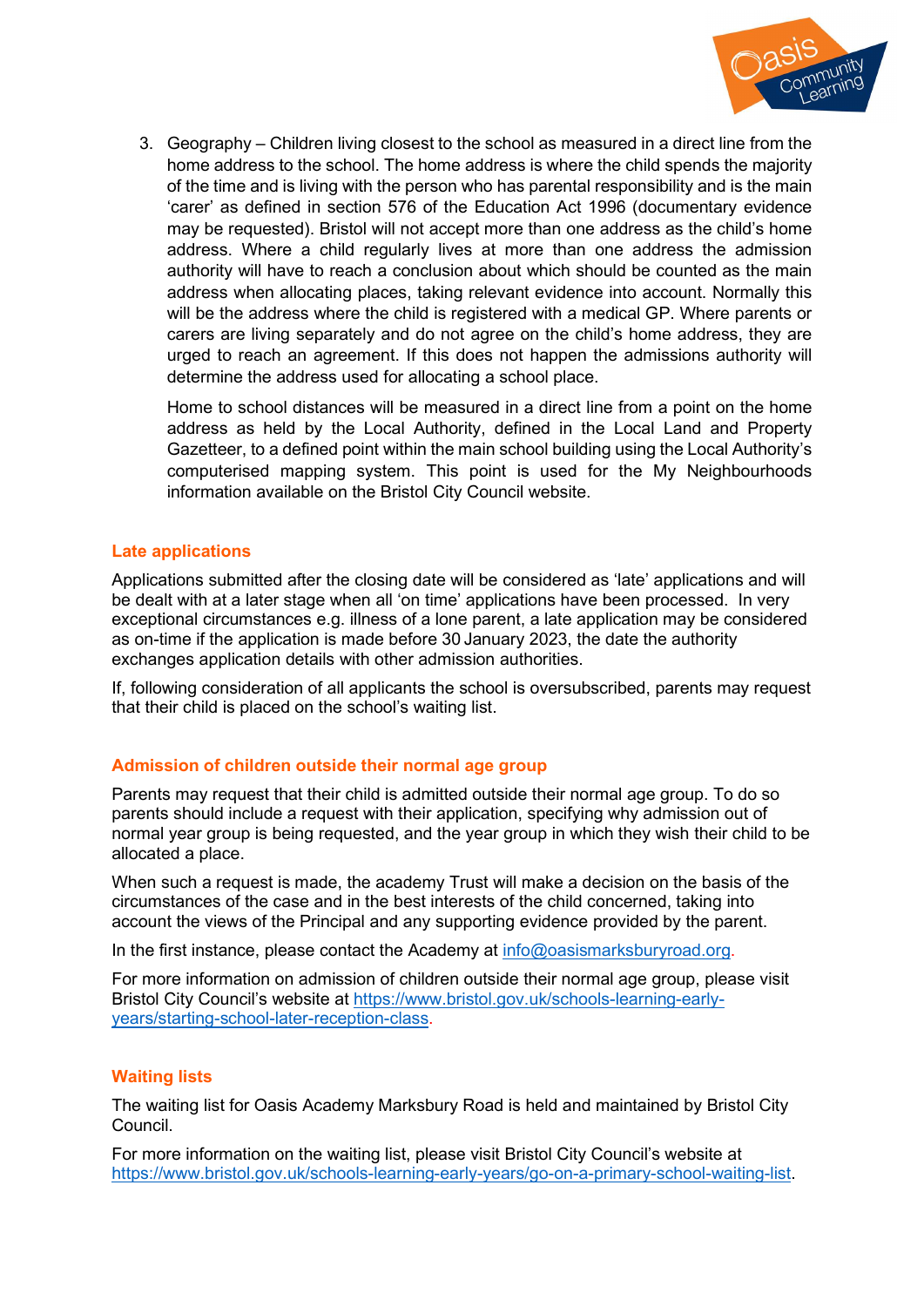

## Appeals

All applicants refused a place have a right of appeal to an independent appeal panel constituted and operated in accordance with the School Admission Appeals Code.

Appellants should contact Bristol City Council's Admissions Team by 5 June 2023 for information on how to appeal. Information on the timetable for the appeals process can be found on Bristol City Council's website at https://www.bristol.gov.uk/schools-learning-earlyyears/primary-school-new-reception-admissions-appeals.

# Applicants living outside the Local Authority

Parents living outside the Local Authority, where the academy is located, should use the Common Application Form provided by their home Local Authority.

## In-Year Applications

For In-Year applications please see our arrangements on our website at https://www.oasisacademymarksburyroad.org/admissions/how-to-apply

## Notes/Definitions

Looked after children and previously looked after children

- i. Looked after children are those who are in the care of a local authority or provided with accommodation by that authority under section 22 of the Children Act 1989. 1989 Children's Act
- ii. In relation to school admissions legislation a 'looked after child' is a child in public care at the time of application to a school. Applicants can provide evidence demonstrating their child was previously in care to an institution acting as a Local Authority, or an organisation that supports the best interests of the community/child. In the case of previously looked after children, admission authorities may request a copy of the adoption order, child arrangements order or special guardianship order and a letter from the local authority that last looked after the child, confirming that they were looked after immediately prior to that order being made, or such evidence that demonstrates a child was in state care outside of England prior to being adopted. 'Looked After' and 'Previously Looked After' children are sometimes referred to as 'Children in Care' and 'Children Previously in Care'.

#### Sibling:

'Sibling' means a natural brother or sister, a half brother or sister, a legally adopted brother or sister or half-brother or sister, a stepbrother or sister or other child living in the same household as part of the same family who, in any of these cases, will be living at the same address at the date of their application for a place.

#### Home address:

The home address is where a child normally lives. Where a child lives with parents with shared parental responsibility, each for part of a week, the address where the child lives is determined using a joint declaration from the parents stating the pattern of residence. If a child's residence is split equally between both parents, then parents will be asked to determine which residential address should be used for the purpose of admission to school.